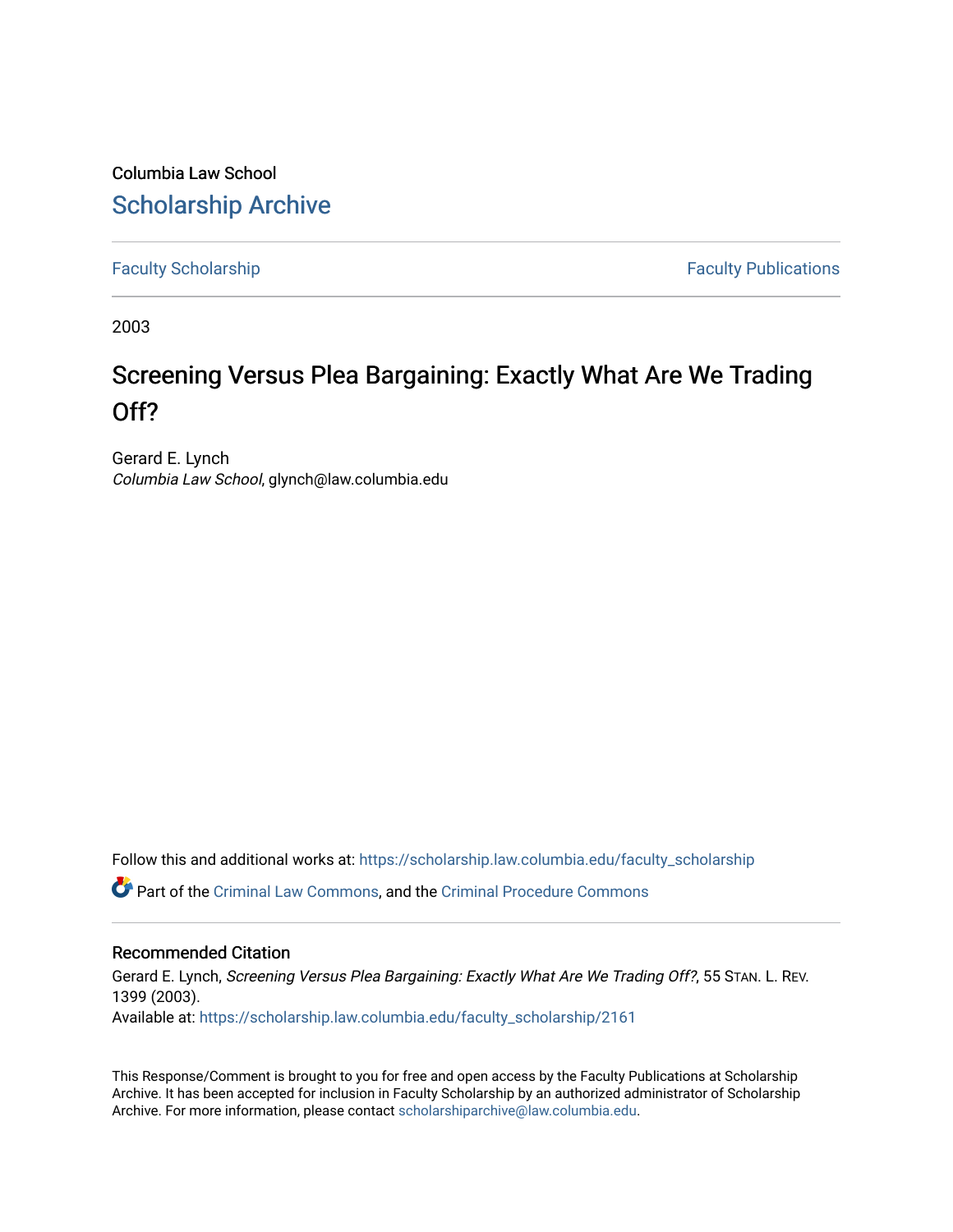## **Screening Versus Plea Bargaining: Exactly What Are We Trading Off?**

## Gerard **E.** Lynch\*

I was delighted to be invited to comment on Ronald Wright and Marc Miller's important and instructive article, *The Screening/Bargaining Tradeoff.1* Those familiar with the authors' work, including their original and fascinating criminal procedure casebook, will be unsurprised by many of the article's virtues, including a focus on empirical examination of real-world practice and (perhaps a special case of that more general virtue) attention to practices at the state and local level, where most criminal law enforcement actually occurs. <sup>2</sup> Wright and Miller develop some interesting insights into the potential for changes in plea bargaining practices that have frequently been treated as inevitable, and they do so, characteristically, through a close examination of actual practice in a particular district attorney's office. Their provocative article deserves, and will surely receive, a wide and appreciative readership.

\* United States District Judge, Southern District of New York; Paul J. Kellner Professor of Law, Columbia University.

1. 55 **STAN.** L. REV. 29 (2002).

2. MARC L. MILLER & RONALD F. WRIGHT, CRIMINAL PROCEDURES-PROSECUTION AND ADJUDICATION: CASES, STATUTES, AND EXECUTIVE MATERIALS (1999). This casebook is groundbreaking---or perhaps represents an innovative return to an older tradition----in treating criminal procedure, like other subjects in the core law school curriculum, as primarily a state law subject, in which more than fifty American jurisdictions have developed diverse solutions to common problems, rather than as a branch of constitutional law supplemented only by the Federal Rules of Criminal Procedure. Recognizing both that federal practice presents neither the most important nor necessarily the best solutions to subconstitutional issues, and that state constitutional law is creating diverse solutions even to those problems for which the United States Constitution provides a required minimum set of rights, the authors present a far more complex and empirically sound picture of criminal procedure as it is actually practiced in the jurisdictions in which over 90% of criminal cases are actually prosecuted. It is doubtful whether the federal-law bias of law school curricula or the understandable desire of students and teachers for a simplified overview will easily yield to this novel pedagogical approach, but whether or not the book becomes a classroom standard, it has already taken its place as one of those rare casebooks, from Hart & Wechsler's *Federal Courts and the Federal System,* to Brest's *Processes of Constitutional Decisionmaking,* that represents a substantial scholarly contribution to its field. *See* **PAUL** BREST, **PROCESSES** OF **CONSTITUTIONAL DECISIONMAKING: CASES AND** MATERIALS (1st ed. 1975); HENRY M. **HART,** JR. & HERBERT WECHSLER, THE FEDERAL **COURTS AND** THE FEDERAL SYSTEM (lst ed. 1953).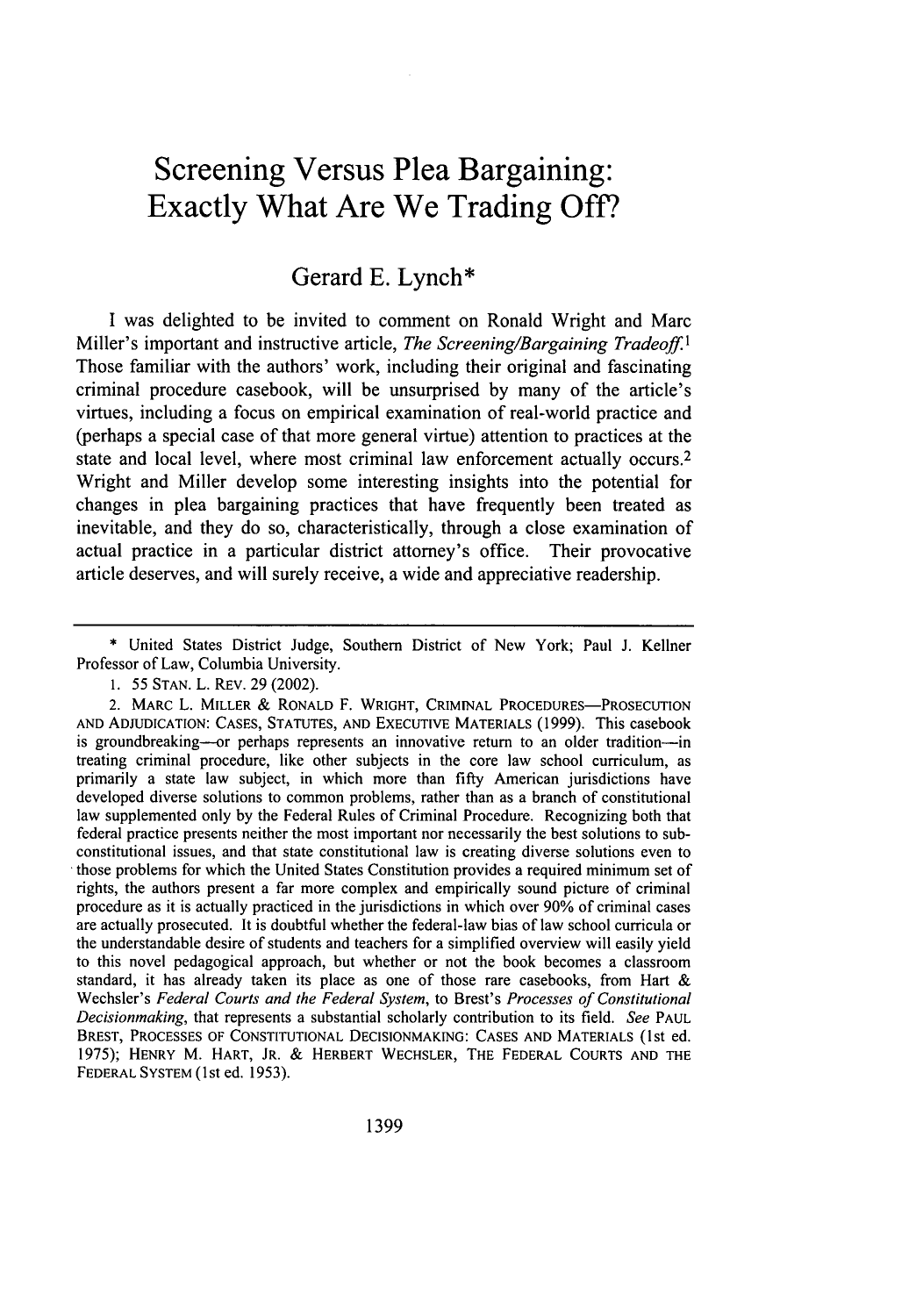The article argues that plea bargaining can be greatly reduced, or even eliminated, without increasing the number of trials to an unmanageable level, by significantly increasing the prosecutorial screening function. The authors point to a careful review of the experience in New Orleans, where the District Attorney has instituted just such a policy, as proof that it can be done. They proclaim that we have missed the point, over the years, by perceiving plea bargaining as a tradeoff against trials, and that we can avoid trials without resorting to plea bargaining by adopting aggressive prosecutorial screening.

Coming from a federal background in which intake is traditionally a more discretionary function than is typical of prosecutors' offices without the luxury of limited jurisdiction, **I** certainly agree with the authors that careful screening of cases to eliminate unrealistic charges is desirable. And I have no quarrel with the authors' impressive demonstration that a policy that emphasizes such screening will reduce the need for further charge reductions as part of a plea bargaining process.

But I have a different perspective on the significance of the authors' findings, which goes to the heart of their claim that aggressive prosecutorial screening of cases at the intake or precharge stage represents a significant *alternative* to the plea bargaining system as it currently operates in most places. In my view, aggressive screening is more accurately characterized as a refinement of the essential features of the current plea bargaining system. I doubt that the authors are correct to dismiss the traditional idea that the present plea bargaining system is properly seen in opposition to a system of trials. Our differences probably derive from different senses of what plea bargaining *is* and what, if anything, is problematic about it.

In questioning "the traditional plea bargaining/trial tradeoff," and seeking to replace it with a model in which the proper tradeoff is seen as one between plea bargaining and prosecutorial screening, Wright and Miller rather tellingly start with plea bargaining as the baseline system, and ask which of their two alternatives, trials or screening, can best serve as a viable substitute for it. The question seems to be: Can we eliminate plea bargaining without incurring the burden and expense of a vastly increased trial docket? Putting aside for the moment other questions about this formulation, it is readily apparent that asking the question in this way avoids the real reason that plea bargaining is traditionally seen as in opposition to trials: It is the *trial* that is the official baseline system, proclaimed in the Constitution, in all state and federal variations of criminal procedure rules, and in the popular imagination as educated in civics classes and entertained by American media. A system of disposition by guilty plea, whether or not it is properly called plea bargaining, and whether or not it includes aggressive prosecutorial intake screening, stands as a clear alternative to the official adversarial jury-trial model of criminal procedure.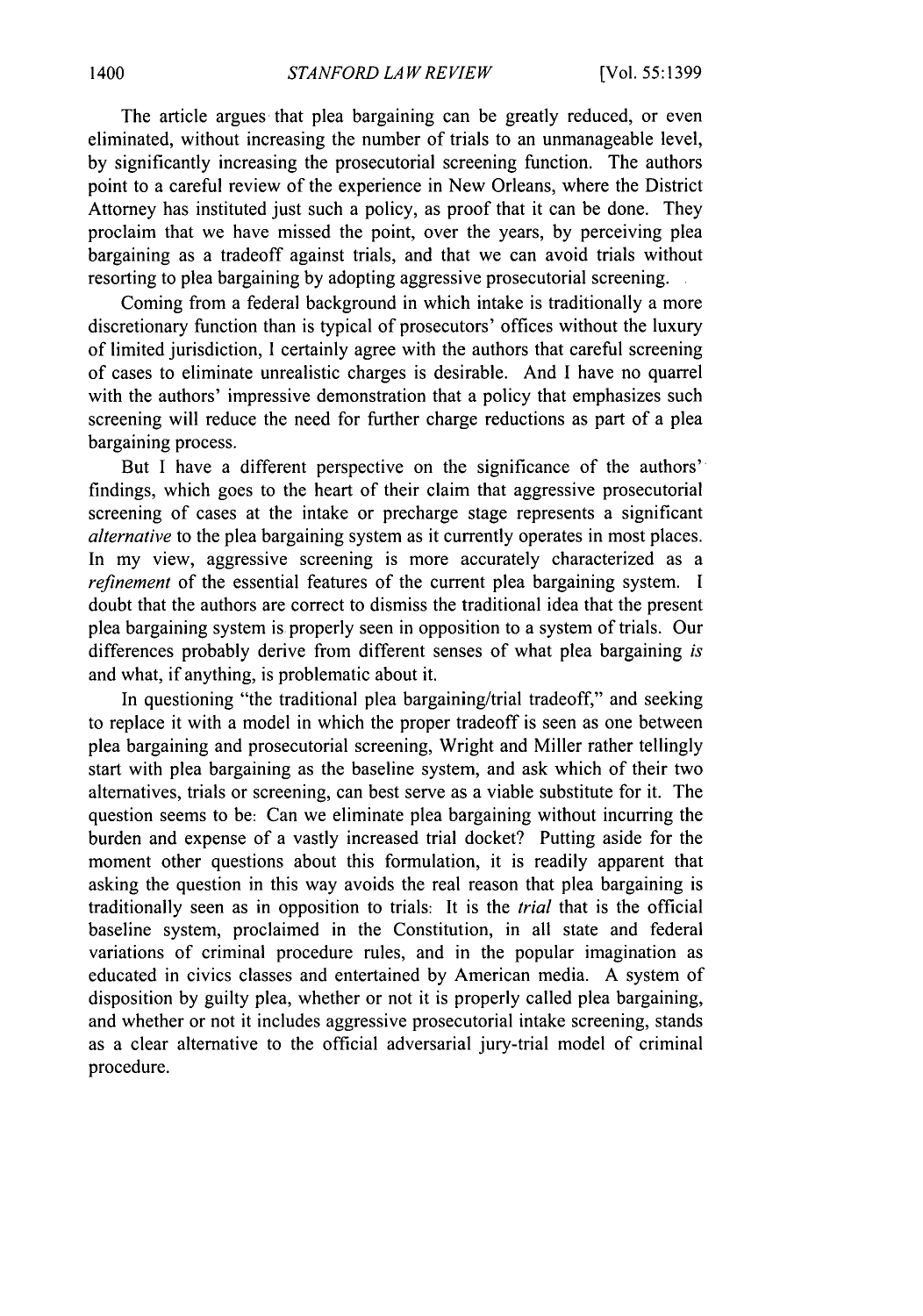Thus, there is a tradeoff between plea bargaining and trials, not merely in the practical sense that (as some have argued and as Wright and Miller dispute) we might not be able to reduce plea bargaining without increasing the number of trials, but in the deeper sense that plea bargaining (and variant systems of agreed disposition) exists in the first place as an alternative to the expense and uncertainty of trials. It is in this sense that I would argue that plea bargaining is best seen as an alternative to a trial system, and that the screening system that appears to operate in New Orleans is simply a variant or refinement of a system of disposition in which the prosecutor, rather than a judge or jury, is the principal adjudicator of guilt and punishment, and the defendant's role is to acquiesce in that determination, rather than to contest it before a neutral adjudicator. For those who object to the current system of negotiated dispositions because it replaces the public assessment of evidence by lay adjudicators with a less transparent resolution by professional executive-branch law-enforcement officials, the New Orleans system of increased screening and decreased bargaining hardly seems like an improvement.

In what sense, then, does the screening system eliminate the defects of a plea bargaining regime? Wright and Miller seem to focus on *bargaining* as the key negative characteristic of adjudication by guilty plea. This is evident in their emphasis on features of the New Orleans system that limit postindictment reductions in charges. Their emphasis, in other words, is on the value of screening in reducing not the number of cases in which the defendant pleads guilty, but the number of cases in which defendants plead to *lesser* charges than those originally filed.

It is unclear just what is wrong with such reductions in charges, though the assumption that they are undesirable is widespread. "Plea bargaining" is a loaded term, which appears to imply both substantive and procedural irregularity. Substantively, it suggests that defendants receive "bargains"—in the sense of discounts—from the presumptively appropriate charge or penalty for their crimes. But there are precious few bargains to be had for defendants. Yes, defendants who plead guilty are likely to receive lower sentences than defendants guilty of similar crimes convicted after trial. It is not clear, however, why we should privilege the sentences received by the tiny minority of defendants who go to trial as the "correct" sentences, from which the sentences received by defendants who plead represent an unduly lenient departure. In a system where ninety percent or more of cases end in a negotiated disposition, it is unclear why the "discounted" punishment imposed in that ninety percent of cases should not rather be considered the norm. Where almost no one pays the "manufacturer's suggested retail price," and almost everyone buys the item at a "discounted" price, no one really gets a "bargain," and the product's real price is what is actually charged in the marketplace.

This may pose a problem of transparency, and is hard on those few who for whatever reason find themselves paying retail, but there is no reason to assume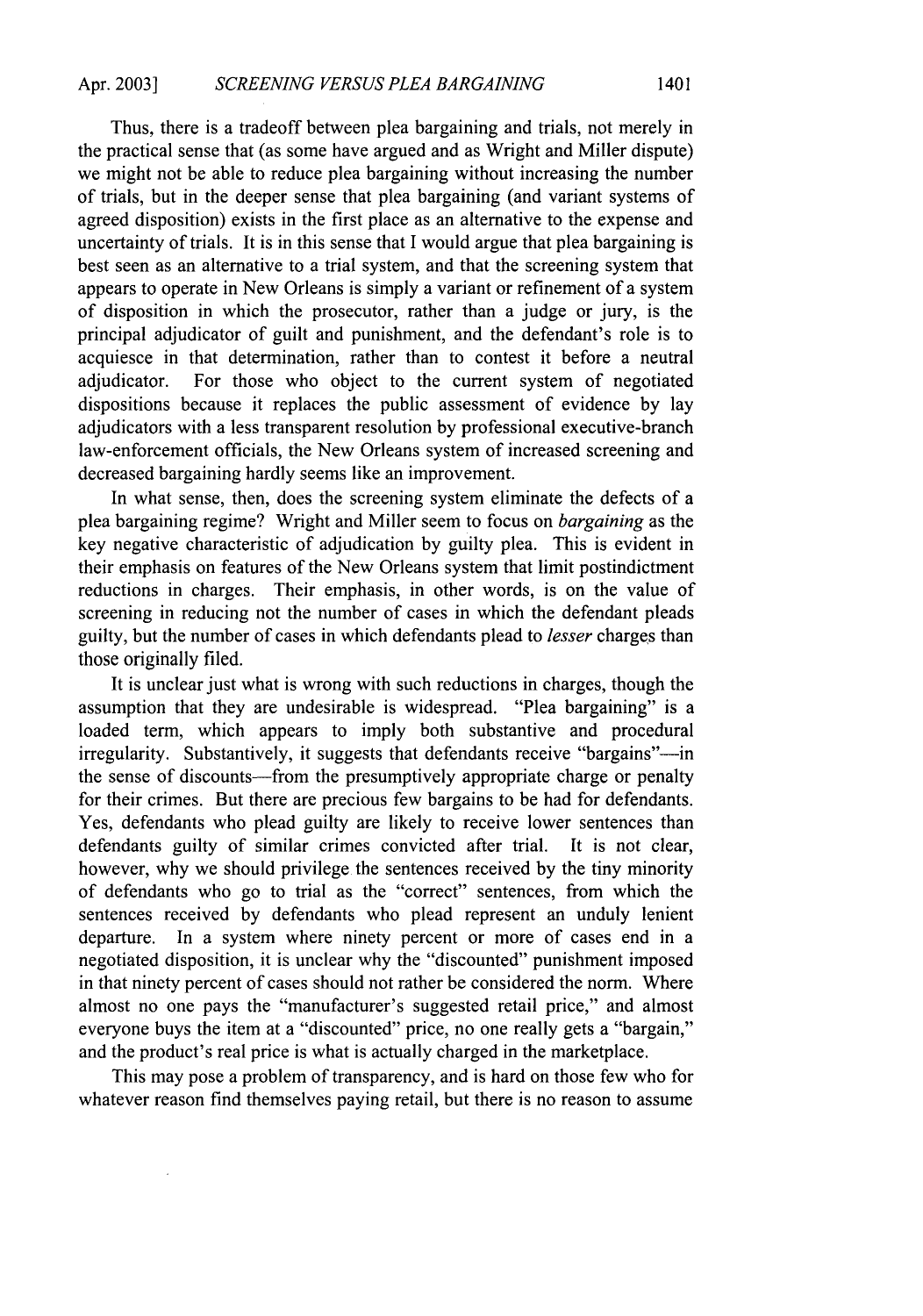that offenders who receive "plea bargained" dispositions are receiving any lower a sentence or charge of conviction than the system as a whole regards as appropriate for their case. We are predisposed to regard the pleading defendant as receiving a discount precisely because a fully litigated jury trial is theoretically normative, because its outcome therefore has greater legitimacy, and because we are constitutionally prohibited from recognizing that the system attaches a penalty to going to trial. Given the extreme severity of sentencing in the United States by world standards, 3 however, it is hard to take seriously the notion that ninety percent of those serving our remarkably heavy sentences are the beneficiaries of "bargains."<sup>4</sup>

But even if we assume for the sake of argument that giving lesser sentences to induce guilty pleas results in sentences that are unduly lenient, Wright and Miller notably do not suggest that defendants who plead guilty in New Orleans receive the same sentences as similar defendants convicted after trial. If they do, then, from the perspective of those who believe that plea bargains result in insufficient sentences, New Orleans will have accomplished the difficult task of getting defendants to give up their right to trial, with the attendant chance, however slight, of confusing a jury enough to secure an acquittal, without offering anything in exchange. This seems rather unlikely, and the authors make no such claim. If, on the other hand, defendants who plead guilty receive an imprecise, unannounced, yet roughly predictable sentencing discount from judges in exchange for their waiver of rights, the elimination of "plea bargaining" by prosecutors seems much less significant. There may be reasons why an implicit bargain between defendants and judges who are understood to reward guilty pleas with leniency is preferable to express bargaining with defendants by prosecutors to accomplish the same end.<sup>5</sup> But I suspect few

<sup>3.</sup> Marie Gottschalk, *Black Flower: Prisons and the Future of Incarceration, 582* ANNALS AM. ACAD. POL. & SOC. SCI. 195, 197 (2002) ("Today, the rate of incarceration in prison is 478 per 100,000. If jailed inmates are included, the rate jumps to 699 per 100,000, which is six to ten times the rate of the Western European countries. . . . This constitutes a higher proportion of the adult population than any other country in the world except Russia." (citations omitted)).

<sup>4.</sup> David Friedman has presented an argument, rooted in game theory, that plea bargaining as an institution actually tends to raise sentences for defendants. **DAVID** D. FRIEDMAN, LAW'S ORDER: WHAT ECONOMICS **HAS** TO Do WITH LAW **AND** WHY IT MATTERS 91-92 (2000). My point is more modest and does not depend on accepting this analysis. I claim only that the sentences actually meted out to defendants under the plea bargaining regime, which determines over 90% of the quite harsh sentences imposed in the United States, rather than theoretical statutory maxima or the relative handful of even heavier sentences imposed after trial, should be regarded as the normative and appropriate level of sentencing in the United States, and are certainly not, by any objective standard, unduly lenient.

<sup>5.</sup> Like Wright and Miller, I am sympathetic to the values of "open pleas," in which defendants plead guilty without an agreed or prosecutor-recommended sentence. Wright & Miller, *supra* note **1,** at 91. Such pleas leave the sentencing decision to a judge, rather than to a prosecutor, and thus preserve more of a role for an independent judiciary in the criminal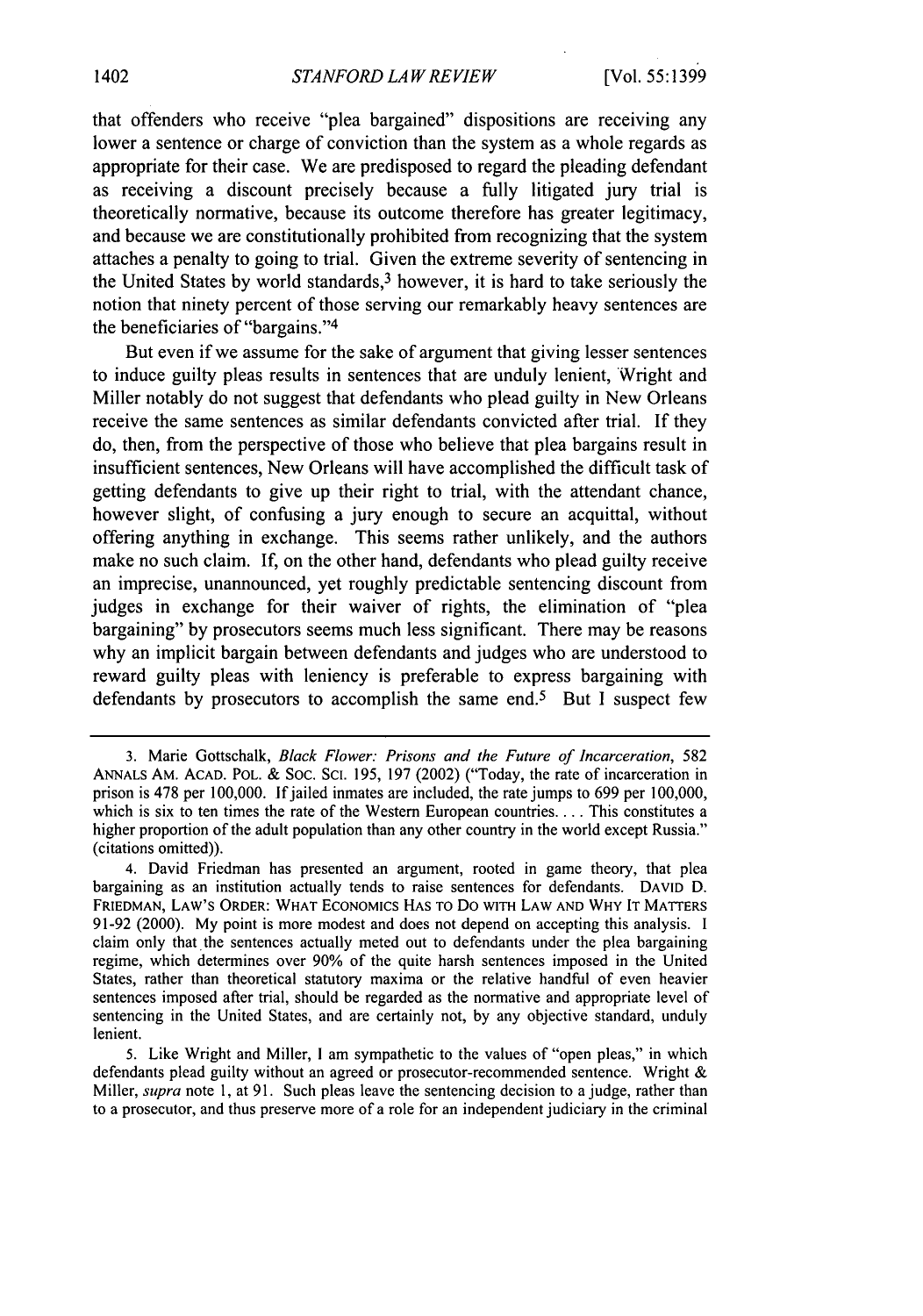critics of plea bargaining would consider substituting the former system for the latter a major accomplishment.

Procedurally, plea "bargaining" suggests an inappropriate *process* of adjudication, by implying that guilt and punishment are determined by some form of mercantile haggling rather than objective inquiry. But the process of negotiating pleas, in my experience, is not accurately regarded as one of "bargaining," if by that one imagines some simplistic model of haggling over prices. Wright and Miller at times seem implicitly to adopt this model: The prosecutor sets the bid artificially high by overcharging at the outset; the defendant balks and proposes that the charges be dismissed; the parties then settle on a compromise somewhere between these two extremes. The authors rarely, if ever, consider the possibility that the "bargaining" process involves discussion of the merits, and seem to regard any reduction from the charged offense as either a sell-out by the prosecutor or an admission that the original charge was merely a bargaining chip. Most plea negotiations, in fact, are primarily discussions of the merits of the case, in which defense attorneys point out legal, evidentiary, or practical weaknesses in the prosecutor's case, or mitigating circumstances that merit mercy, and argue based on these considerations that the defendant is entitled to a more lenient disposition than that originally proposed by the prosecutor's charge.6 The literature of negotiation suggests, indeed, that most sophisticated negotiation takes this form. <sup>7</sup>

To me, the essence of this practice, and what radically distinguishes it from the adversarial litigation model embodied in textbooks, criminal procedure rules, and the popular imagination, is that the *prosecutor,* rather than a judge or

6. 1 have elaborated on this point in Gerard E. Lynch, *Our Administrative System of Criminal Justice,* 66 FORD. L. REV. 2117, 2129-33 (1998).

*7. See generally* Charles B. Craver, *Frequently Employed Negotiation Techniques, in* CORPORATE **COUNSEL'S GUIDE** TO ALTERNATIVE **DISPUTE** RESOLUTION TECHNIQUES 8.043- .057 (Joey Gillan ed., 13th ed. 2002) (noting that most negotiations should include an "information phase," in which each party learns about the other's position, and a "competitive phase," in which each party makes "principled" offers and concessions).

adjudication process. But even where such pleas prevail, if defendants are to be induced to save the state the expense and uncertainty of trial, an implicit "bargain" that contemplates the imposition of a reduced sentence may be required. The authors say little about implicit or explicit sentence bargaining of this sort. Some of their analysis suggests they are troubled not so much by sentence bargaining as by prosecutorial charge bargaining that results in defendants who are clearly guilty of a particular crime being permitted to plead guilty to offenses that do not accurately describe their conduct. *Id.* at  $68-74$ ,  $86-88$ ,  $114-15$ . I agree that such pleas are undesirable, but (1) it is hardly clear how often this occurs, and (2) however offensive this might be to academic seekers of truth (and, indeed, to at least some members of the public), the practical focus of both defendants and law-enforcement officials is much more likely to be on the sentence imposed than on the precise count of conviction. This focus may occasionally deflect attention from the desirability of accurately defining the defendant's wrongdoing, but the costs of such deflection are indirect and hard to quantify when compared to the more pressing question of the appropriate level of punishment.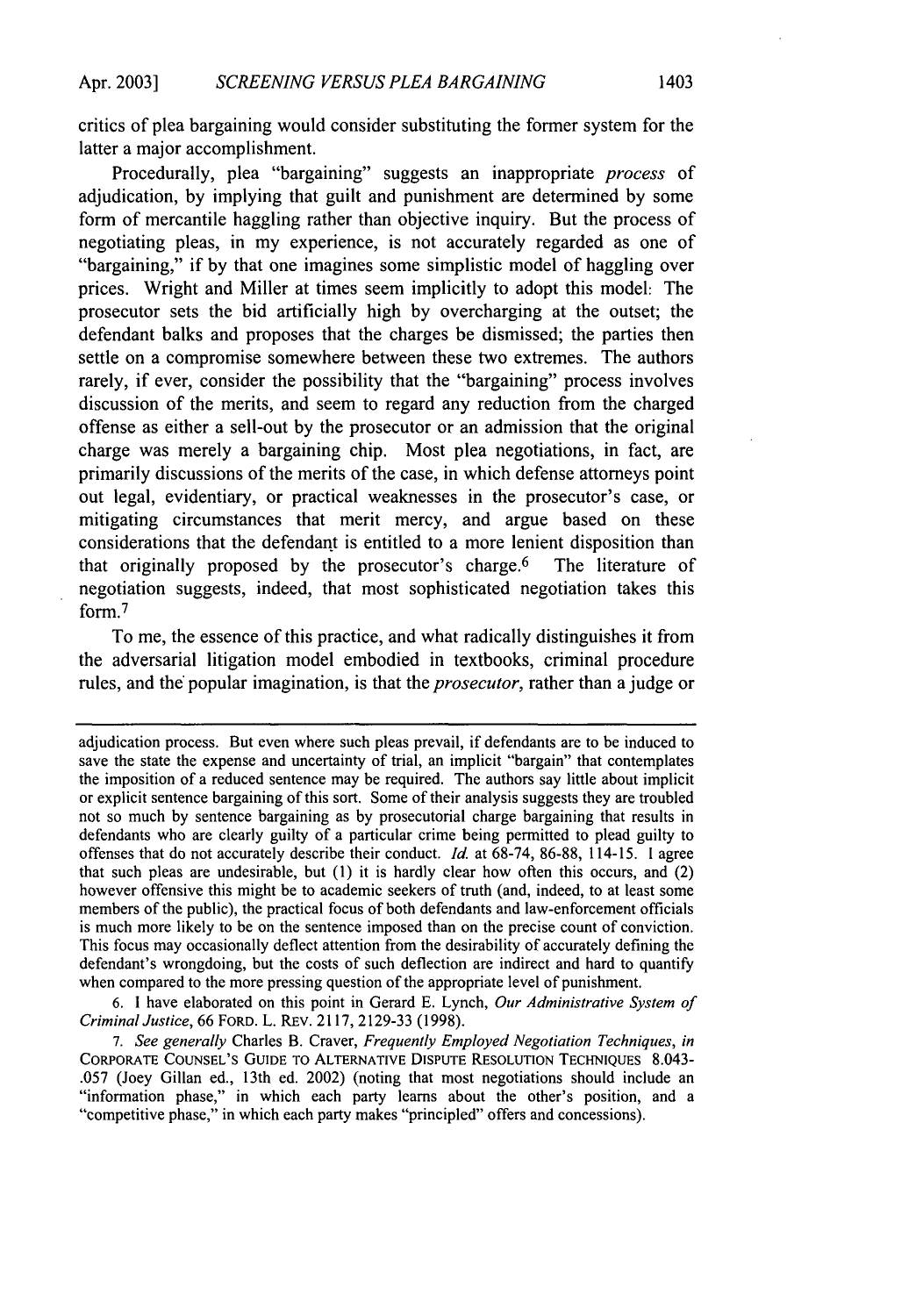jury, is the central adjudicator of facts (as well as replacing the judge as arbiter of most legal issues and of the appropriate sentence to be imposed). Potential defenses are presented by the defendant and his counsel not in a court, but to a prosecutor, who assesses their factual accuracy and likely persuasiveness to a hypothetical judge or jury, and then decides the charge of which the defendant should be adjudged guilty. Mitigating information, similarly, is argued not to the judge, but to the prosecutor, who decides what sentence the defendant should be given in exchange for his plea.

If I am correct in this description of the prevailing process, the defining characteristic of the existing "plea bargaining" system is that it is an informal, administrative, inquisitorial process of adjudication, internal to the prosecutor's office-in absolute distinction from a model of adversarial determination of fact and law before a neutral judicial decision maker. $8$  Instituting an aggressive screening procedure may significantly improve that process, but only if it implies that prosecutors will reach a more accurate and more just decision, rather than automatically adopting the police view of the appropriate charge or instituting excessive charges in order to bring pressure on defendants to plead. But it hardly constitutes a radical alternative to plea bargaining as actually practiced, and in important ways it merely ratifies and entrenches (or at least, assumes the inevitability of) that practice.

Such screening may have important benefits. As Wright and Miller persuasively argue, if prosecutors routinely charge excessively, bringing charges that ultimately cannot be sustained, and the resulting convictions are consistently of lesser offenses, public suspicion will inevitably grow that the defendant has been the beneficiary of some inappropriate "bargain." Eliminating or reducing this dynamic is valuable. But note that this practice should have little effect on the substantive outcomes of cases: Whether the inappropriate charge is screened out at the charge stage or on the eve of trial, the result is the same. (Presumably, unilateral prosecutorial screening will benefit poorly represented defendants who, without such screening, would fail to recognize that the inappropriate charge was merely a bargaining chip and ineptly plead to the charge that never should have been brought.) Nor does it affect the identity of the key decisionmaker: the prosecutor rather than the court. Because of this, it is difficult to see much increase in transparency. Though the defendant may plead guilty to the original charge, he is still, as in the present system, pleading guilty to whatever offense the prosecutor, after his own private adjudication, insists on. There is no public airing of the evidence against the defendant or of his defenses, and no possibility of an independent public assessment of the justice of the outcome.

<sup>8.</sup> For an extended argument about the consequences of seeing our system of justice as an inquisitorial, administrative process, see Lynch, *supra* note 6.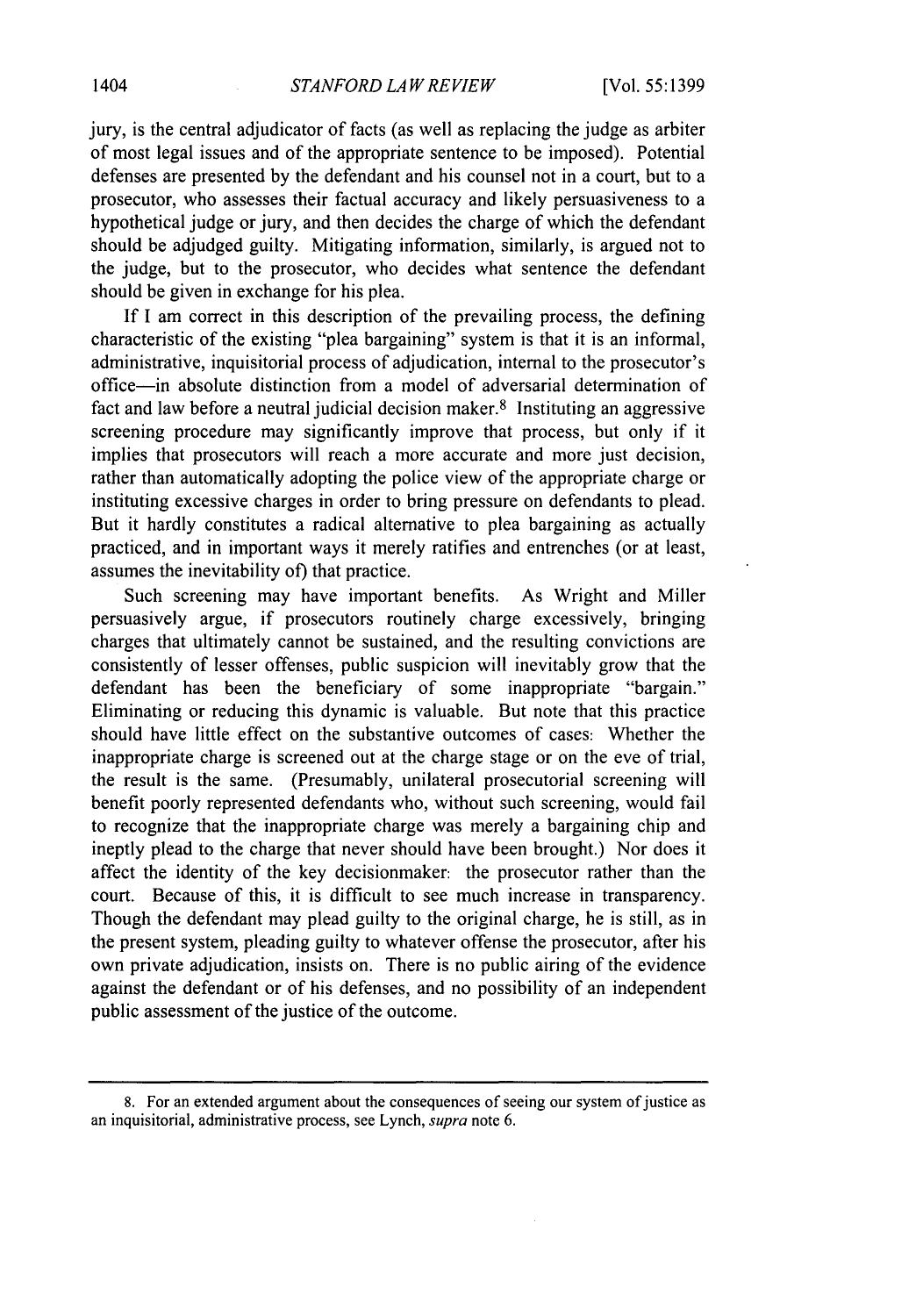Such an administrative determination of guilt by executive-branch officials may be a departure from traditional due process ideals. It is not, however, intrinsically unfair. Many civilized systems of justice depend on judges who are in many ways comparable to American prosecutors. As noted above, the plea bargaining system typically provides an'opportunity for a "hearing" for defendants, in which defense counsel, in attempting to negotiate a plea, have the opportunity to present defenses or mitigating facts to the governmental decision maker.<sup>9</sup> For some defendants, this form of adjudication may paradoxically be preferable to the more independent judgment of a jury.

As compared with a jury trial, negotiated dispositions offer the related benefits of certainty and compromise, as opposed to the unpredictable all-ornothing judgment of a trial. To the parties and the public, the sentence is usually the most important outcome of the criminal justice system. To the mugging victim, and to the general public, whether the mugger is convicted of attempted robbery, robbery in the first or second degree, or larceny, will rarely matter as much as whether and for how long the offender is jailed. Nor is the offense of conviction of much concern to the .defendant, unless one or another offense carries different collateral consequences; he too is worried primarily about the extent of the punishment in store.

Because of this emphasis on punishment, a distinction between the sentences resulting from trial convictions and pleas tends inevitably to emerge, whether via explicit prosecutorial promise or implicit judicial practice. Absent such a differential, defendants will have an incentive to waste resources trying cases in the face of overwhelming evidence: The defendant will have nothing to lose from insisting on trial, and at least a desperate hope of a possible acquittal or hung jury.

This is not simply a matter of saving money and resources by inducing .waivers of trials. Both prosecutors and defense counsel typically make decisions in order to accomplish concrete goals, and in particular to avoid worst-case outcomes. It is this fact that ultimately distinguishes a prosecutordriven system from a pure adjudicative one. The due process adjudicative model proposes that a defendant is either guilty beyond a reasonable doubt of committing a particular crime (say, a completed rape), and thus worthy of serious punishment (say, imprisonment for ten years), or not able to be proved guilty by that standard, and thus entitled not to be punished at all. There is no verdict of "more likely than not, but not certain, to be found guilty" and thus punishable by only five years in prison.

<sup>9.</sup> Of course, in this system, the de facto burden of proof may be on the defendant, or at least be weaker than beyond a reasonable doubt. At the same time, so long as the possibility of "judicial review" in the form of a de novo jury trial exists as a meaningful opportunity, the prosecutorial adjudicator needs to make decisions that to a considerable degree mimic the predicted outcomes of jury trials in which the government will have to prove guilt beyond a reasonable doubt.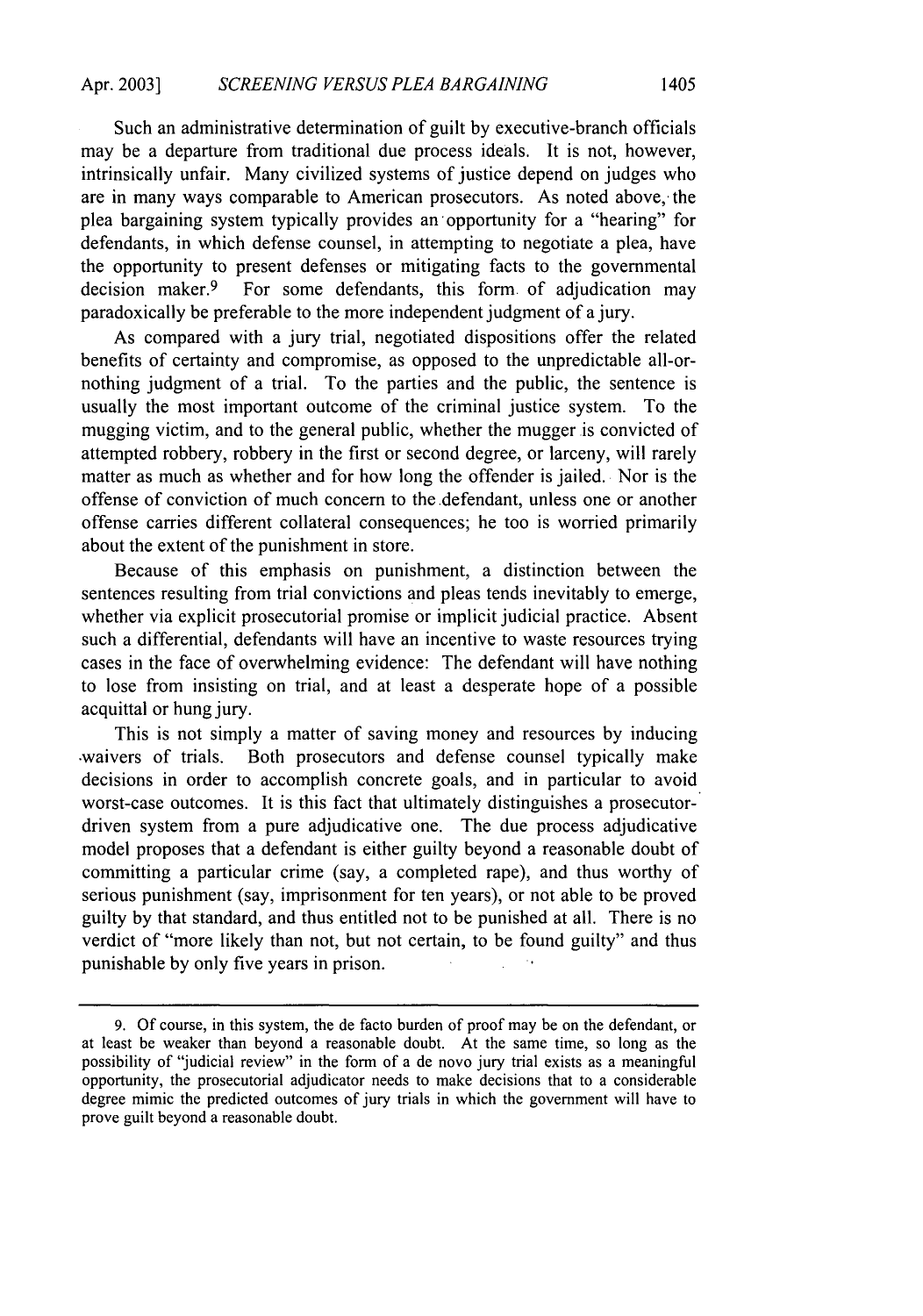The parties, however, may very well settle on such a disposition, because the prosecutor, believing the defendant is guilty and dangerous, prefers the certainty of punishment and .a substantial period of incapacitation to any significant risk of outright acquittal, while the defendant, fearing the evidence may well be good enough to secure a conviction and full punishment, prefers not to risk all on the hope of acquittal. (This motivation may be particularly powerful in the case of defendants who, whether or not guilty of the particular crime charged, have a professional or recurrent involvement in criminal activity, and thus are less likely to insist on vindicating their good name, and more likely to regard a term of imprisonment as simply a cost of doing business to be minimized rather than as an intolerable event to be avoided even at the cost of great risk.10)

This is the most important reason why plea bargaining will always be with us, unless we forbid guilty pleas altogether. The administrative adjudication of guilt and sentence ironically grows out of the adversarial system itself, with its insistence that defendants have absolute autonomy to accept the prosecutor's "verdict" by pleading guilty to the charge, and agreeing to the sentence, that the prosecutor proposes. While the public may be suspicious of dispositions that they perceive as being unfairly lenient "bargains". for dangerous defendants, I doubt it objects to this tradeoff of certainty for severity. We really want the criminal justice system to accomplish the best practicable accommodation between the conflicting goals of promoting public safety and protecting individual rights, not to produce theoretically pure outcomes. "Bargained" dispositions of cases in which conviction is uncertain may well do a better job of that than all-or-nothing jury trials.

Initial screeners can perform a valuable function in ensuring initial charges accurately reflect available evidence, but it is unlikely that they can consistently determine the ultimate "expected value" of cases by discounting the hoped-for disposition for the likelihood of conviction. Screening should reduce the number of cases in which the initial charge is predestined to drop by the wayside, which is a good thing. But it does not change the basic dynamic of the system.

Moreover, certain aspects of the New Orleans screening program endorsed by Wright and Miller, which aim to eliminate (or impose "barriers" to) postcharge bargaining over the disposition, may have negative effects on the

<sup>10.</sup> For economically based analyses of plea bargaining as a contractual system, see Robert **E.** Scott & William J. Stuntz, *Plea Bargaining as Contract, 101* YALE L.J. 1909, 1968 (1992) (arguing that contract law illustrates the social acceptability of plea bargaining "for plea bargains are indeed paradigmatically value-enhancing bargains" while simultaneously providing a basis for challenging the acceptability of the practice "since the bargaining dynamic shortchanges the innocent"); Frank H. Easterbrook, *Plea Bargaining as Compromise,* 101 YALE L.J. 1969 (1992) (responding to and critiquing the claims made by Scott and Stuntz).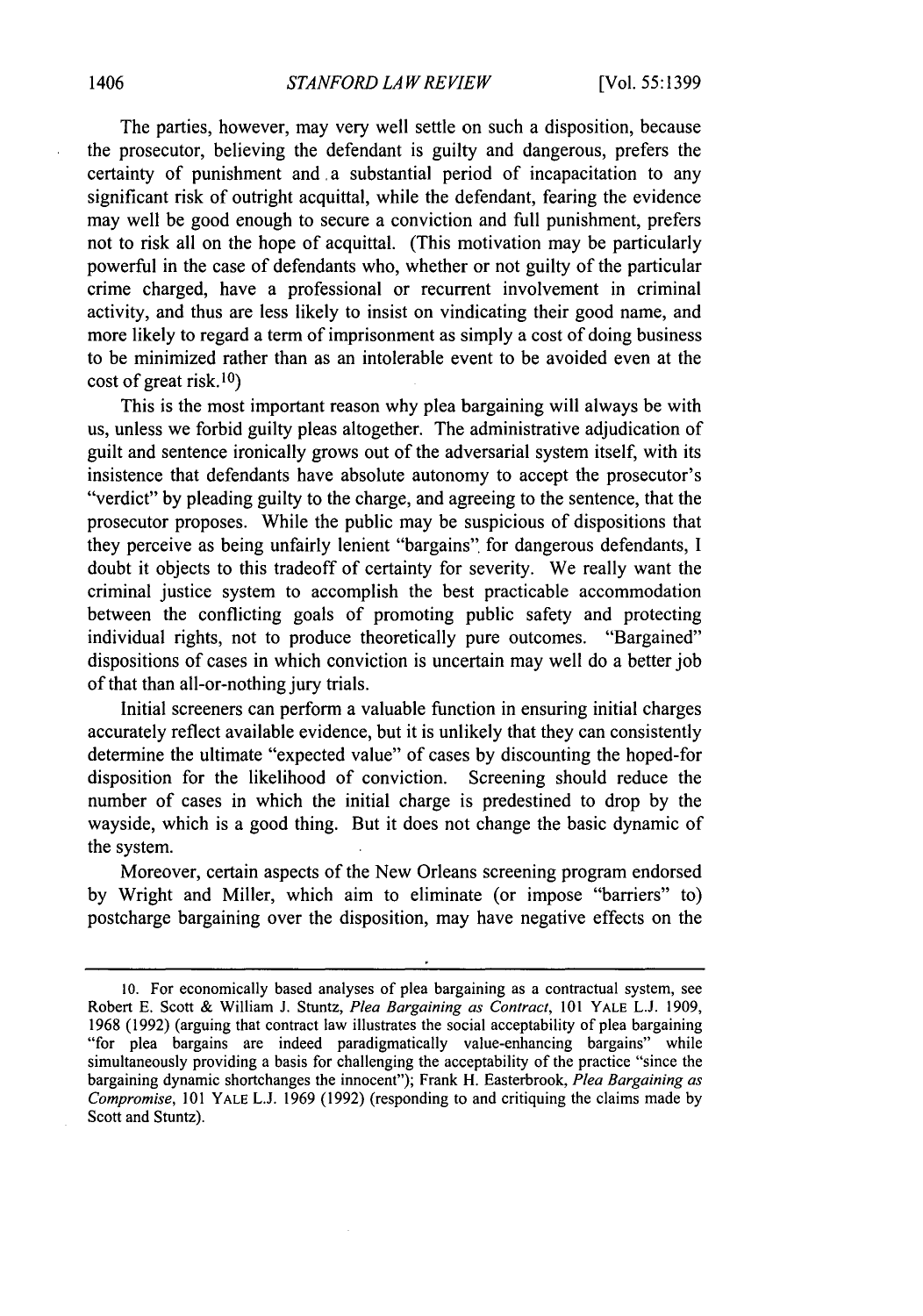justice of outcomes. The authors seem to assume, in my opinion unjustifiably, that the charge determined by the prosecutors at an early stage of the case should normally be the charge to which the defendant pleads guilty or that is tried. If the prosecutor is essentially determining guilt, operating as a kind of inquisitorial, administrative adjudicator of the merits of cases, it becomes critical to provide a fair opportunity, within the internal administration process, for the defendant to present evidence, challenge the prosecutor's case, and argue defenses and mitigating circumstances. It is difficult to see how such an opportunity can be provided at the typical screening stage between arrest and charge, before defense counsel can possibly have an adequate opportunity to investigate the case. But Wright and Miller seem to consider it a *virtue* of the New Orleans system that defense lawyers rarely have the opportunity to have input at the screening stage. Indeed, they suggest that it is a good thing that, in New Orleans, defendants are assigned attorneys late in the process so that no precharge bargaining can occur!<sup>11</sup> It could be claimed, of course, that the defendant's opportunity for input is supposed to be at the trial, not in the prosecutor's office, but this response does not seem possible for authors who are seeking a system that will preserve a low rate of trials, and whose theoretical point is that advance prosecutorial screening, not more trials, is the proper alternative to plea bargaining.

It is questionable whether an initial screener can decide what charge should be tried, to the exclusion of the trial prosecutor's evolving understanding of the case. Every trial lawyer knows how a case that looks solid on paper can weaken as one prepares for trial, interviews witnesses in greater depth, responds to motions, prepares closing arguments, and addresses issues raised by one's adversary. Establishing "barriers" to reductions in charge in response to input from the defense and/or the greater depth of knowledge achieved by trial counsel seems counterproductive to achieving just outcomes. The New Orleans system's "success" in reducing the percentage of pleas to lesser charges reflects favorably on the system to the extent that it reflects the elimination of weak charges by screening prosecutors on their own initiative. To the extent, however, that it reflects a rigidity in adhering to charges in the face of potentially meritorious defense arguments, the reduction may be a mixed blessing.

In short, I suspect that Wright and Miller are too quick to accept the conventional view that "plea bargaining" is a bad thing, without focusing carefully enough on what aspects of the plea bargaining system are undesirable, and why they desire to eliminate it. As a result, I think they fail to recognize that they are actually accepting the most fundamental revolution worked by the practice of plea bargaining—the elimination of courtroom trials and the dominance of the criminal justice process by the prosecutor-and they

<sup>11.</sup> Wright & Miller, *supra* note 1, at 77-79.